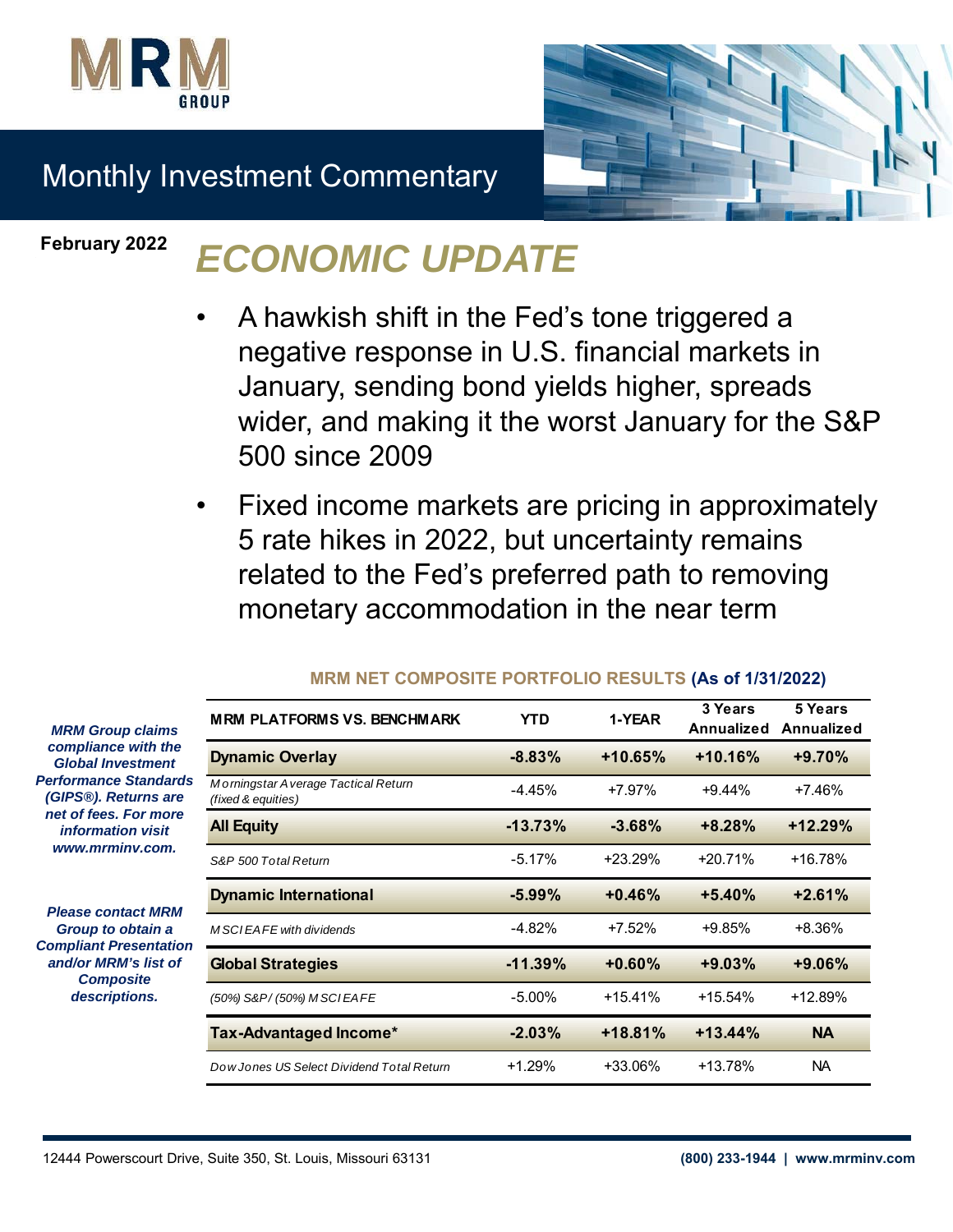#### **February 2022**

### **Monthly Investment Commentary**



### *First Month*

The first month of 2022 was one broad financial markets would like to forget. Investment-grade fixed income had a tough year in 2021, particularly in the fourth quarter, but in January, U.S. equities and other risk markets joined the struggle. The S&P 500 posted a -5.17% return in January, its worst month since March 2020 and the worst January return since 2009. High-yield corporate debt, which performed very well in 2021, also had a terrible month, underperforming duration-matched Treasuries by 152 basis points (bps).

## *Big Questions*

There have essentially been two big questions driving markets recently, and both center on uncertainty related to future actions of the Federal Reserve. One, what will be the path of short-term interest rates, and two, how/when will the Fed normalize its balance sheet? The bond market has been working on the first question for much of the last four months, and by yearend 2021, short-term rate markets were already pricing 3-4 rate hikes in the coming year. However, most communication from Fed leaders since that time, including the January 26 FOMC meeting, portrayed a central bank concerned that it was too tardy in its response to well-above average inflation and growth rates. As a result, markets are now pricing for approximately 5 rate hikes this year and another 2 hikes in 2023 (all 25 basis points), and the 2-year Treasury yield rose another 45 bps in January; even though Bank of America stated 7 hikes.

### *Balance Sheet*

The other big question is when and how the Fed will reduce the size of its balance sheet after ballooning by more than \$4 trillion since the onset of COVID. The minutes of the December FOMC meeting surprised market participants by opening the door to potential normalization in 2022. It also

revealed that "almost all participants" favored initiating balance sheet runoff at some point after liftoff and that it would likely happen sooner "than in the Committee's previous experience." This sparked market pricing, at least partially, for normalization in the second half of the year, which had the biggest impact on fixed income spreads, risk assets, and long-end Treasury yields. In other words, the poor performance across most financial assets in January wasn't just about the market pricing for a couple of extra rate hikes. It was more about expectations of a ~\$9 trillion balance sheet potentially shrinking at a much more rapid pace than previously anticipated.

## *Not a Simple Task*

This is not a simple task for Fed leaders from this point forward, and for market participants, there is still notable near-term uncertainty. The January 26 FOMC meeting provided relatively clear certainty on two fronts, that liftoff would happen in March, and asset purchase tapering would finish that same month. Beyond that, there were no more clear answers, despite reporters' best efforts to press Fed Chair Powell following the meeting. He was asked specifically whether liftoff would be a 50-bps hike, which he refused to close the door on, but to be fair, he also said they haven't even discussed it. He also refused to commit to forward guidance of a quarterly rate hike schedule similar to what was done during the last Fed tightening cycle.

### *MRM's View*

Powell emphasized that the economy and inflation are very different now relative to the 2016-2019 timeframe, leaving the door open for rate hikes at every FOMC meeting if supported by incoming data. As such, financial markets may remain more volatile over the next two months as fresh inflation and other important economic metrics are released ahead of the March 16 meeting. We are cautious.

*Source: ALM*

#### **MRM model holdings as of December 31, 2021**

| <b>APPLE INC COM</b>                  | 5.00% | <b>ISHARES MSCI EAFE INDEX FUND</b>    | 1.00%  | <b>APPLE INC COM</b>                | 5.00% |
|---------------------------------------|-------|----------------------------------------|--------|-------------------------------------|-------|
| AMERICAN INTL GROUP INC               | 5.00% | ISHARES RUSSELL 1000 GROWTH            | 5.00%  | AMERICAN INTL GROUP INC             | 5.00% |
| AMERICAN EXPRESS CO                   | 5.00% | <b>ISHARES RUSSELL 3000 INDEX FUND</b> | 6.00%  | <b>AMAZON COM INC</b>               | 5.00% |
| CENTENE CORP DEL                      | 5.00% | ISHARES DJ US REAL ESTATE              | 5.00%  | <b>CENTENE CORP DEL</b>             | 2.00% |
| <b>COSTCO WHSL CORP NEW</b>           | 5.00% | ISHARES S&P 100 INDEX FUND             | 10.00% | <b>COSTCO WHSL CORP NEW</b>         | 5.00% |
| <b>CSX CORP</b>                       | 5.00% | POWERSHARES QQQ TRUST                  | 8.00%  | <b>CSX CORP</b>                     | 5.00% |
| <b>ISHARES MSCI NEW ZEALAND</b>       | 6.00% | SPDR S&P 500 TRUST                     | 23.00% | <b>GENERAL MTRS CO COM</b>          | 5.00% |
| <b>ISHARES MSCI SWEDEN INDEX FUND</b> | 3.00% | SPDR S&P 500 GROWTH ETF                | 7.00%  | ALPHABET INC CAP STK CL C           | 6.00% |
| <b>GENERAL MTRS CO COM</b>            | 5.00% | <b>VANGUARD GROWTH INDEX FUND</b>      | 13.00% | <b>HOME DEPOT INC</b>               | 5.00% |
| ALPHABET INC CAP STK CL C             | 6.00% | GUGGENHEIM RUSSELL TOP 50              | 10.00% | <b>INTERNATIONAL BUSINESS MACHS</b> | 5.00% |
| <b>HOME DEPOT INC</b>                 | 4.00% | <b>TECHNOLOGY SELECT SECTOR</b>        | 5.00%  | <b>MICROSOFT CORP</b>               | 6.00% |
| <b>INTERNATIONAL BUSINESS MACHS</b>   | 5.00% | <b>HEALTH CARE SELECT SECTOR</b>       | 6.00%  | <b>METTLER TOLEDO INTERNATIONAL</b> | 5.00% |
| <b>MICROSOFT CORP</b>                 | 4.00% | FDIC CASH NOT COVERED BY SIPC          | 1.00%  | <b>NETFLIX COM INC</b>              | 5.00% |
| METTLER TOLEDO INTERNATIONAL          | 5.00% |                                        |        | <b>NIKE INC CLB</b>                 | 5.00% |
| <b>NIKE INC CLB</b>                   | 5.00% | <b>MRM Dynamic International</b>       |        | <b>NVIDIA CORP</b>                  | 5.00% |
| <b>NVIDIA CORP</b>                    | 5.00% | WISDOMTREE INDIA EARNINGS FUND         | 14.00% | SHOPIFY INC CLA                     | 5.00% |
| <b>SHOPIFY INC CLA</b>                | 5.00% | <b>ISHARES MSCI CANADA INDEX FUND</b>  | 20.00% | <b>TARGET CORP</b>                  | 5.00% |
| SPDR S&P 500 TRUST                    | 5.00% | <b>ISHARES MSCI SWEDEN INDEX FUND</b>  | 25.00% | <b>TJX COS INC NEW</b>              | 5.00% |
| <b>TJX COS INC NEW</b>                | 3.00% | <b>ISHARES MSCI NETHERLANDS</b>        | 25.00% | <b>TRACTOR SUPPLY CO</b>            | 5.00% |
| TRACTOR SUPPLY CO                     | 3.00% | ISHARES MSCI TAIWAN INDEX FUND         | 10.00% | <b>ZSCALER INC COM</b>              | 5.00% |
| <b>ZSCALER INC COM</b>                | 5.00% | SPDR S&P 500 TRUST                     | 5.00%  | FDIC CASH NOT COVERED BY SIPC       | 1.00% |
| FDIC CASH NOT COVERED BY SIPC         | 1.00% | FDIC CASH NOT COVERED BY SIPC          | 1.00%  |                                     |       |
|                                       |       |                                        |        |                                     |       |

#### **MRM Global Strategies MRM Dynamic Overlay – ETFs MRM All Domestic Equity**

| APPLE INC COM                  | 5.00% | <b>ISHARES MSCI EAFE INDEX FUND</b>    | 1.00%  | <b>APPLE INC COM</b>         | 5.00% |
|--------------------------------|-------|----------------------------------------|--------|------------------------------|-------|
| AMERICAN INTL GROUP INC        | 5.00% | ISHARES RUSSELL 1000 GROWTH            | 5.00%  | AMERICAN INTL GROUP INC      | 5.00% |
| AMERICAN EXPRESS CO            | 5.00% | <b>ISHARES RUSSELL 3000 INDEX FUND</b> | 6.00%  | <b>AMAZON COM INC</b>        | 5.00% |
| CENTENE CORP DEL               | 5.00% | <b>ISHARES DJ US REAL ESTATE</b>       | 5.00%  | <b>CENTENE CORP DEL</b>      | 2.00% |
| COSTCO WHSL CORP NEW           | 5.00% | <b>ISHARES S&amp;P 100 INDEX FUND</b>  | 10.00% | <b>COSTCO WHSL CORP NEW</b>  | 5.00% |
| CSX CORP                       | 5.00% | POWERSHARES QQQ TRUST                  | 8.00%  | <b>CSX CORP</b>              | 5.00% |
| ISHARES MSCI NEW ZEALAND       | 6.00% | SPDR S&P 500 TRUST                     | 23.00% | <b>GENERAL MTRS CO COM</b>   | 5.00% |
| ISHARES MSCI SWEDEN INDEX FUND | 3.00% | SPDR S&P 500 GROWTH ETF                | 7.00%  | ALPHABET INC CAP STK CL C    | 6.00% |
| GENERAL MTRS CO COM            | 5.00% | VANGUARD GROWTH INDEX FUND             | 13.00% | <b>HOME DEPOT INC</b>        | 5.00% |
| ALPHABET INC CAP STK CL C      | 6.00% | GUGGENHEIM RUSSELL TOP 50              | 10.00% | INTERNATIONAL BUSINESS MACHS | 5.00% |
| HOME DEPOT INC                 | 4.00% | <b>TECHNOLOGY SELECT SECTOR</b>        | 5.00%  | <b>MICROSOFT CORP</b>        | 6.00% |
| INTERNATIONAL BUSINESS MACHS   | 5.00% | <b>HEALTH CARE SELECT SECTOR</b>       | 6.00%  | METTLER TOLEDO INTERNATIONAL | 5.00% |
| MICROSOFT CORP                 | 4.00% | FDIC CASH NOT COVERED BY SIPC          | 1.00%  | <b>NETFLIX COM INC</b>       | 5.00% |
|                                |       |                                        |        |                              |       |

#### **MRM Dynamic International**

| NVIDIA CORP                   | 5.00% | WISDOMTREE INDIA EARNINGS FUND        | 14.00% | SHOPIFY INC CL A              | 5.00% |
|-------------------------------|-------|---------------------------------------|--------|-------------------------------|-------|
| SHOPIFY INC CL A              | 5.00% | <b>ISHARES MSCI CANADA INDEX FUND</b> | 20.00% | <b>TARGET CORP</b>            | 5.00% |
| SPDR S&P 500 TRUST            | 5.00% | ISHARES MSCI SWEDEN INDEX FUND        | 25.00% | <b>TJX COS INC NEW</b>        | 5.00% |
| TJX COS INC NEW               | 3.00% | <b>ISHARES MSCI NETHERLANDS</b>       | 25.00% | <b>TRACTOR SUPPLY CO</b>      | 5.00% |
| TRACTOR SUPPLY CO             | 3.00% | ISHARES MSCI TAIWAN INDEX FUND        | 10.00% | ZSCALER INC COM               | 5.00% |
| ZSCALER INC COM               | 5.00% | SPDR S&P 500 TRUST                    | 5.00%  | FDIC CASH NOT COVERED BY SIPC | 1.00% |
| FDIC CASH NOT COVERED BY SIPC | 1.00% | FDIC CASH NOT COVERED BY SIPC         | 1.00%  |                               |       |

| <b>APPLE INC COM</b>                | 5.00% |
|-------------------------------------|-------|
| AMERICAN INTL GROUP INC             | 5.00% |
| <b>AMAZON COM INC</b>               | 5.00% |
| CENTENE CORP DEL                    | 2.00% |
| <b>COSTCO WHSL CORP NEW</b>         | 5.00% |
| <b>CSX CORP</b>                     | 5.00% |
| <b>GENERAL MTRS CO COM</b>          | 5.00% |
| ALPHABET INC CAP STK CL C           | 6.00% |
| <b>HOME DEPOT INC</b>               | 5.00% |
| <b>INTERNATIONAL BUSINESS MACHS</b> | 5.00% |
| <b>MICROSOFT CORP</b>               | 6.00% |
| <b>METTLER TOLEDO INTERNATIONAL</b> | 5.00% |
| <b>NETFLIX COM INC</b>              | 5.00% |
| NIKE INC CL B                       | 5.00% |
| <b>NVIDIA CORP</b>                  | 5.00% |
| SHOPIFY INC CLA                     | 5.00% |
| <b>TARGET CORP</b>                  | 5.00% |
| <b>TJX COS INC NEW</b>              | 5.00% |
| <b>TRACTOR SUPPLY CO</b>            | 5.00% |
| ZSCALER INC COM                     | 5.00% |
| FDIC CASH NOT COVERED BY SIPC       | 1.00% |
|                                     |       |